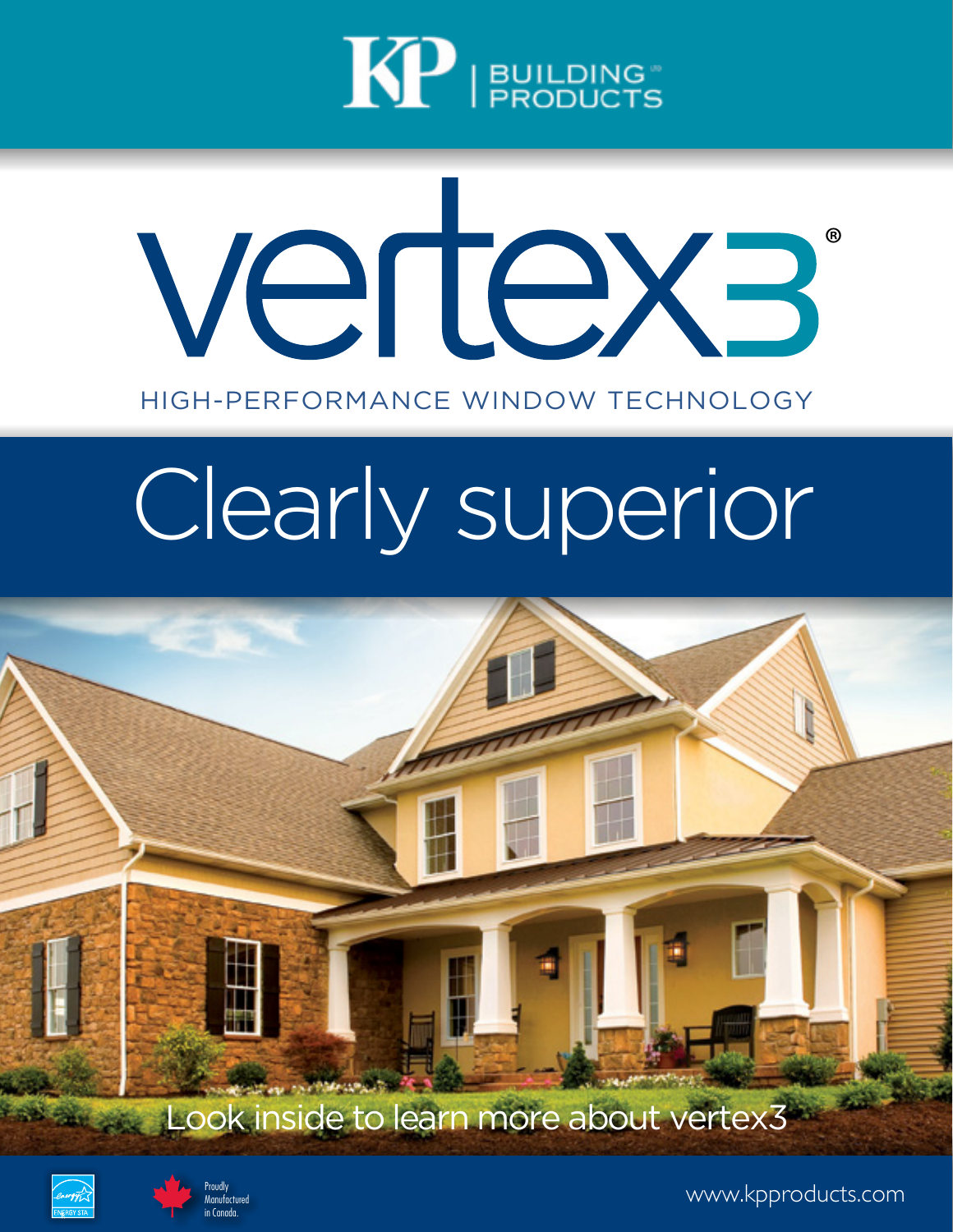



KP Building Products proprietary vertex3<sup>®</sup> high-performance glass technology is engineered to provide superior thermal efficiency, superior glass clarity and superior air infiltration protection.

The vertex3®system is a standard feature now offered on all KP Building Products windows. vertex<sup>3</sup> is derived using three state-of-the-art technologies: **Evolv** Glass Technology, **EC Tech** Glass Technology, and KP Air Sealing Technology resulting in a higher performing window.

KP Building Products windows are the only windows in the industry to offer these three technologies as standard on their products, and is primed to become the standard for all residential window solutions.









All windows meet the Energy Star 2020 standard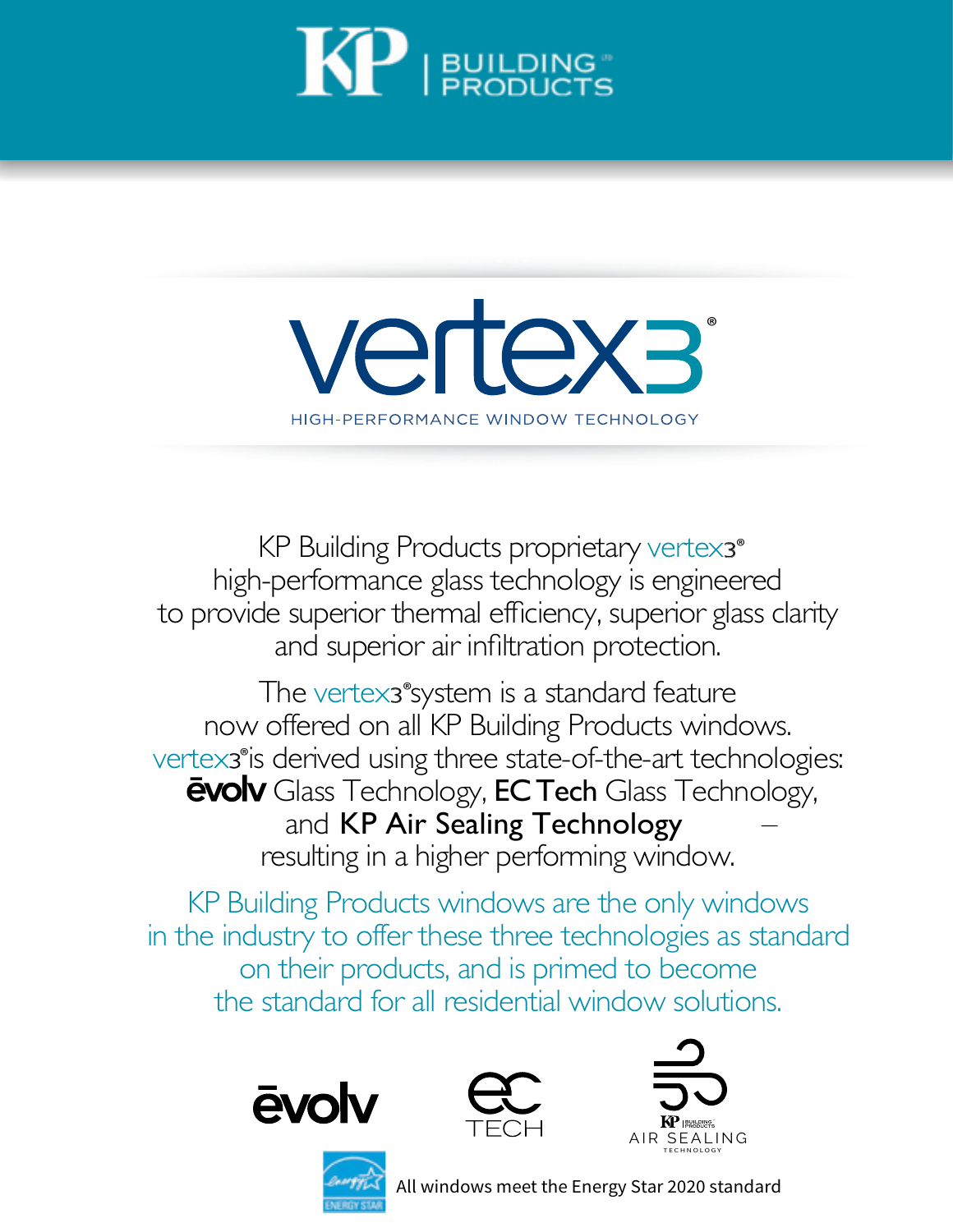

# **EVOLV GLASS**

GUO Glass Technology is a coating placed on the 4th glass surface (interior of the house) that redirects escaping heat back into the home. Not only does **EVOIV** greatly increase a window's U-Value, but it offers better light transmittance and less reflectance. Using **EVOIV** will allow a double pane window to match triple pane performance. You can actually feel the difference of **EVOIV** glass technology as it redirects heat as opposed to a wall that will absorb it.

**EVOIV** is resistant to surface cleaning products and will not fade with time.



#### BENEFITS:

- Outperforms the industry average\* by 29% in energy efficiency
- Triple pane performance with double pane glass
- Better light transmittance
- Less wear and tear than heavy triple pane sashes
- Less size limitations

\*Average measured from Energy Star® data of three other window manufacturers.

# **EC TECH NATURALLY CLEAN GLASS**

**EC TECH** naturally clean glass is a surface glass coating (exterior of the house) which absorbs the sun's UV light to loosen dirt so water can rinse it away. The patented EC Tech coating rids itself of many non-mineral deposits (i.e. adhesive residue, fingerprints, pollens, resins, bird droppings, suction cup marks, etc.). The secret resides on two main features:

#### TITANIUM DIOXIDE COATING :

Reacts chemically with the sun's UV rays, causing organic materials that are on the glass to decompose.

#### EXTRA SMOOTH GLASS SURFACE :

Causes water to "sheet off" the glass and evaporate quickly, greatly reducing water spotting. EC Tech never compromises. No matter the weather, in particular cloudy days, EC Tech performs at a high, energy-efficient level. The color of the glass is never altered, while the glass always remains durable and long lasting.

#### BENEFITS:

#### • 99% fewer water spots for better glass clarity

- Windows stay cleaner, longer
- Dries 3 times faster
- Allows more visible light transmittance

### **KP AIR SEALING TECHNOLOGY**

KP Air Technology is designed to improve air tightness.

As proven by independent laboratory testing, it reduces air infiltration by 24% compared to standard weatherstripping. KP Air Sealing Technology is an indispensable part of the vertex3 system.

#### BENEFITS:

- Cuts drafts by up to 24%
- Excellent air infiltration protection
- Mould resistant seal